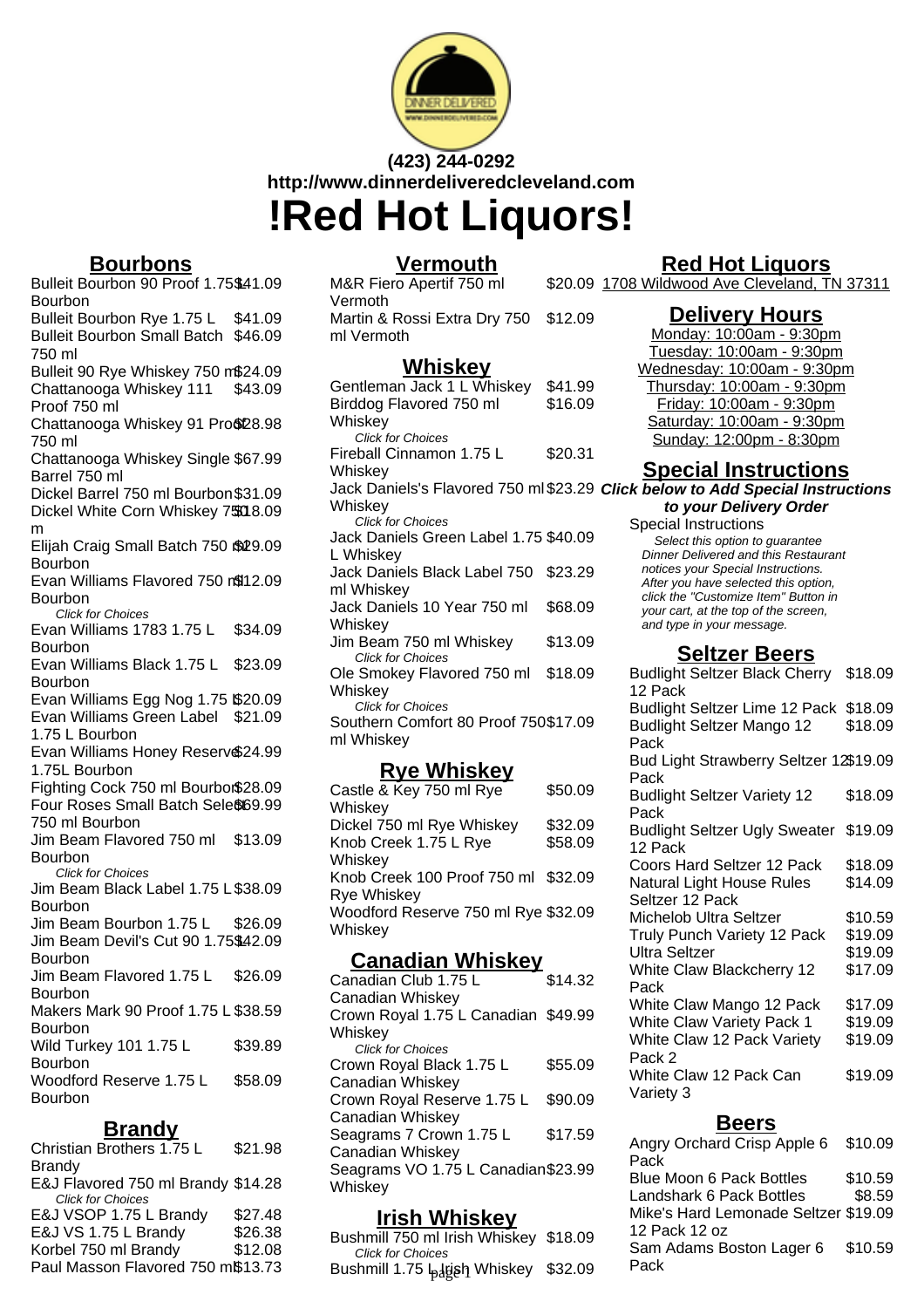#### Brandy

Click for Choices Paul Masson Brandy 1 L \$16.48 St. Remy VSOP 1.75 L Brand\$34.08

## **Cognac**

| Ansac 750 ml Cognac     | \$21.98 |
|-------------------------|---------|
| Conjure 750 ml Cognac   | \$41.98 |
| Hennessy Cognac 1.75 L  | \$98.98 |
| Remy Martin VSOP 750 ml | \$60.48 |
| Cognac                  |         |

### **Gin**

| Aristocrat Gin 1.75 L             | \$13.09 |
|-----------------------------------|---------|
| Beefeater 1.75 L Gin              | \$32.09 |
| Bombay Bramble Gin 750 ml \$23.99 |         |
| Bombay Dry Gin 1.75 L             | \$23.09 |
| New Amsterdam 1.75 L Gi           | \$20.08 |
| Tangueray 10 Gin 1.75 L           | \$55.09 |

## **Liqueurs**

| 99 Brand 750 ml Liqueurs            | \$14.09 |
|-------------------------------------|---------|
| Bailey's 750 ml Liqueur             | \$23.59 |
| <b>Click for Choices</b>            |         |
| Disaronno Amaretto 750 ml           | \$29.09 |
| Liqueur                             |         |
| Grand Marnier 750 ml Liqueu\$36.09  |         |
| Jagermeister 1.75 L Liqueur \$39.39 |         |
| Jagermeister 1 L Liqueur            | \$25.09 |
| Kahlua Mudslide 1.75 L Lique\$18.09 |         |
| Kahlua 750 ml Liqueur               | \$20.09 |
| <b>Click for Choices</b>            |         |
|                                     |         |

## **Moonshine**

Ole Smokey 750 ml Moonshin<sup>820.09</sup> Sugarland Shine 750 ml **Moonshine** \$18.99

#### **Rum**

| Admiral Nelson 1.75 L Rum \$13.09   |         |
|-------------------------------------|---------|
| <b>Click for Flavor Choices</b>     |         |
| Admiral Nelson 101 Proof 1.7\$20.09 |         |
| L Rum                               |         |
| Bacardi 1.75 L Rum                  | \$22.09 |
| Click for Flavor Choices            |         |
| Captain Morgan Flavored 750\$15.09  |         |
| ml Rum                              |         |
| <b>Click for Flavor Choices</b>     |         |
| Captain Morgan Spiced 100 \$31.09   |         |
| Proof 1.75 L Ru                     |         |
| Captain Morgan Black Spiced\$32.09  |         |
| 1.75 L Rum                          |         |
| Captain Morgan Silver Spiced\$32.09 |         |
| 1.75 L Rum                          |         |
| Cruzan 750 ml Rum                   | \$12.09 |
| <b>Click for Flavor Choices</b>     |         |
| Cruzan 1.75 L Rum                   | \$18.09 |
| <b>Click for Flavor Choices</b>     |         |
| Kraken Black 70 750 ml Rum \$19.09  |         |
| Kraken Black Spiced 750 ml \$17.09  |         |
| Rum                                 |         |
| Kraken Black Spiced 1.75 L          | \$27.09 |
| Rum                                 |         |
| Malibu 750 ml Rum                   | \$11.09 |
| <b>Click for Flavor Choices</b>     |         |
| Malibu 1.75 L Rum                   | \$19.39 |
| <b>Click for Flavor Choices</b>     |         |
| Parrot Bay 750 ml Rum               | \$11.09 |
| <b>Click for Flavor Choices</b>     |         |
| Parrot Bay 1.75 L Coconut Rum17.09  |         |
| Parrot Bay 90 Proof 1.75 L \$23.09  |         |
| Rum                                 |         |
| Sailor Jerry 750 ml Spiced Rum 8.09 |         |

Jameson 750 ml Irish Whiskey \$22.90 Proper 12 750 ml Irish Whiskey\$22.09

#### **Sake**

| Gekkeikan 1.5 L Sake         | \$14.09 |
|------------------------------|---------|
| Jinro Strawberry 375 ml Sake | \$7.09  |
| Sho Chiku Bai Sake 750 ml    | \$8.09  |
| Ty Ku Junmai Ginjo 750 ml    | \$22.09 |
| Sake                         |         |
| Ty Ku Junmai Silver 750 ml   | \$16.09 |
| Sake                         |         |

#### **Champagne**

| Andre 750 ml Champagne      | \$7.09  |
|-----------------------------|---------|
| <b>Click for Choices</b>    |         |
| Barefoot Bubbly 750 ml      | \$10.09 |
| Champagne                   |         |
| <b>Click for Choices</b>    |         |
| Cook's Extra Dry 1.5 L      | \$13.99 |
| Champagne                   |         |
| Cook's Brut 1.5 L Champagne | \$14.09 |
| Cook's 750 ml Champagne     | \$9.09  |
| <b>Click for Choices</b>    |         |
| Cupcake 750 ml Champagne    | \$11.99 |
| <b>Click for Choices</b>    |         |
| Korbel 750 ml Champage      | \$13.99 |
| <b>Click for Choices</b>    |         |
|                             |         |

#### **Boxed Wine**

| Black Box 3 Liter Boxed Wines \$15.99  |  |
|----------------------------------------|--|
| <b>Click for Flavor Choices</b>        |  |
| Bota Box 3 Liter Boxed Wines \$15.99   |  |
| <b>Click for Flavor Choices</b>        |  |
| Franzia 5 Liter Boxed Wines \$19.89    |  |
| <b>Click for Flavor Choices</b>        |  |
| Peter Vella 5 Liter Boxed Wines\$19.49 |  |
| <b>Click for Flavor Choices</b>        |  |

#### **Wines**

| 14 Hands 750 ml Wines                                      | \$13.09 |
|------------------------------------------------------------|---------|
| <b>Click for Flavor Choices</b><br>19 Crimes 750 ml Wines  | \$9.10  |
| <b>Click for Flavor Choices</b>                            |         |
| Apothic 750 ml Wines                                       | \$10.09 |
| <b>Click for Flavor Choices</b>                            |         |
| Arbor Mist 1.5 L Wines                                     | \$8.09  |
| <b>Click for Flavor Choices</b>                            |         |
| Berringer 1.5 L White Zinfandel \$9.09                     |         |
| Wine                                                       |         |
| Barefoot 1.5 L Wines                                       | \$10.99 |
| <b>Click for Flavor Choices</b>                            |         |
| Cavit 1.5 L Wines                                          | \$12.09 |
| <b>Click for Flavor Choices</b>                            |         |
| Cupcake 750 ml Wines                                       | \$9.09  |
| <b>Click for Flavor Choices</b><br>Gallo 1.5 L Wines       |         |
| <b>Click for Flavor Choices</b>                            | \$8.09  |
| Gnarly Head 750 ml Wines                                   | \$8.59  |
| <b>Click for Flavor Choices</b>                            |         |
| Liberty Creek 1.5 L Wines                                  | \$8.09  |
| <b>Click for Flavor Choices</b>                            |         |
| Lindeman's 1.5 L Wines                                     | \$9.59  |
| <b>Click for Flavor Choices</b>                            |         |
| Little Penguin 1.5 L Wines                                 | \$9.99  |
| <b>Click for Flavor Choices</b>                            |         |
| Sutter Home 1.5 L Wines                                    | \$9.09  |
| <b>Click for Flavor Choices</b>                            |         |
| Woodbridge 1.5 L Wines                                     | \$10.99 |
| <b>Click for Flavor Choices</b>                            |         |
| Yellow Tail 1.5 L Wines<br><b>Click for Flavor Choices</b> | \$10.99 |
|                                                            |         |
|                                                            |         |

#### **Ready To Drink Cocktails**

1800 1.75 L Ready To Drink \$19.99 **Cocktails** Click for Choices Absolute 4 Pack Cans Ready \$10.08

| Shock Top Belgian White 6                                                    | \$8.59            |
|------------------------------------------------------------------------------|-------------------|
| Pack<br><b>Woodchuck Amber 6 Pack</b><br><b>Bottles</b>                      | \$10.59           |
| <b>Woodchuck Rose 6 Pack</b>                                                 | \$10.59           |
| <b>Bottles</b><br>Sierra Nevada Pale Ale 6 Pack \$10.59<br>12 oz Bottles     |                   |
| <b>Bud Beers</b><br>Bud Ice 12 Pack Cans                                     | \$10.59           |
| Bud Light 12 Pack Cans                                                       | \$8.09            |
| Bud Light 12 Pack Bottles                                                    | \$13.09           |
| Bud Light 18 Pack 12 oz Cans                                                 | \$20.09           |
| Bud Light 24 Pack 12 oz Cans                                                 | \$26.09           |
| Bud Light Platinum 12 Pack<br>Cans                                           | \$15.09           |
| Budweiser 6 Pack 12 oz Bottles \$7.89                                        |                   |
| <b>Budweiser 12 Pack Bottles</b>                                             | \$13.09           |
| Budweiser 6 Pack 12 oz Cans                                                  | \$7.39            |
| <b>Budweiser 12 Pack Cans</b><br><b>Coors Beers</b>                          | \$13.09           |
| Coors Light 18 Pack 12 oz<br>Cans                                            | \$20.09           |
| Coors Light 18 Pack 12 oz<br><b>Bottles</b>                                  | \$20.09           |
| Coors Light 6 Pack 12 oz Cans                                                | \$9.09            |
| Coors Light 12 Pack LN                                                       | \$13.09           |
| Coors Light 24 Pack Cans                                                     | \$26.06           |
| Coors Light 6 Pack Bottles                                                   | \$7.59            |
| Coors Light Aluminum 9 Pack                                                  | \$13.09           |
| 16 oz<br>Coors Light 12 Pack of 12 oz                                        | \$13.09           |
| Cans<br><b>Corona Beers</b>                                                  |                   |
| Corona Extra 6 Pack 12 oz                                                    | \$10.59           |
| <b>Bottle</b><br>Corona Premier 4 Pack Bottles<br>Corona Refresca Variety 12 | \$7.09<br>\$19.09 |
| Pack<br><b>Guinness</b>                                                      |                   |
| Guinness American Lager 4                                                    | \$10.59           |
| Pack 12 oz Cans                                                              |                   |
| Guinness Extra Stout 6 Pack \$10.59                                          |                   |
| Guinness Foreign Extra 4 Pack \$9.59<br>12 oz                                |                   |
| <b>Heineken</b>                                                              |                   |
| Heineken 4 Pack 16 oz Cans                                                   | \$7.09            |
| Heineken 6 Pack Bottles                                                      | \$10.59           |
| <b>Michelob Beers</b><br>Michelob Amber Bock 6 Pack                          | \$8.09            |
| <b>Bottles</b>                                                               |                   |
| Michelob Light 6 Pack Bottles                                                | \$8.59            |
| Michelob Ultra Lime 6 Pack                                                   | \$9.09            |
| <b>Bottles</b>                                                               |                   |
| Michelob Amber Bock 6 Pack<br><b>Bottles</b>                                 | \$8.09            |
| Michelob Light 6 Pack Bottles                                                | \$8.59            |
| Michelob Ultra 6 Pack Bottles                                                | \$8.99            |
| <b>Miller Beers</b><br>Miller High Life 12 Pack Bottles \$10.59              |                   |
| Miller Lite 18 Pack Cans                                                     | \$20.09           |
| Miller Lite 12 Pack Bottles                                                  | \$13.09           |
| Miller Lite 6 Pack 12 oz Cans                                                |                   |
| Miller Lite Aluminum 9 Pack 16 \$13.09                                       | \$6.09            |
|                                                                              |                   |
| ΟZ<br>Miller Lite 12 Pack 12 oz Cans \$13.09                                 |                   |
| <b>Natty Beers</b>                                                           |                   |
| Natural Light 12 Pack Cans                                                   | \$10.59           |
| Natural Light 12 Pack Bottles                                                | \$10.09           |
| Natural Light 24 Pack 12 oz<br>Cans                                          | \$20.09           |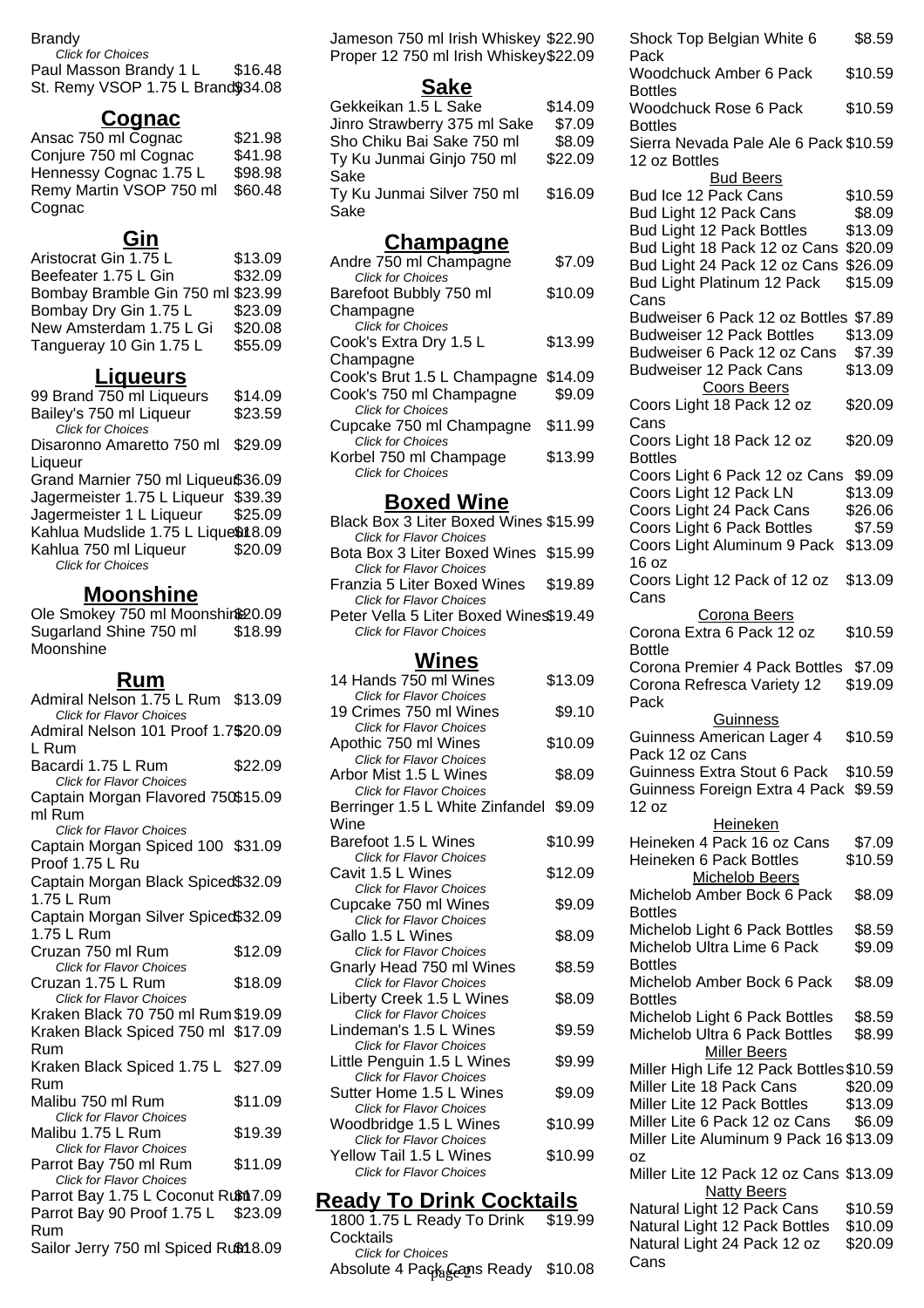#### **Scotch**

Buchanans Deluxe 12 Year \$83.09 1.75 L Scotch Buchanans Deluxe 12 Year 8\$38.09 Proof 750 ml Scotch Chivas Regal 12 Year 750 ml \$35.09 **Scotch** Chivas Regal 12 Year 1.75 L \$58.09 **Scotch** Dewar's 12 Year White Lable \$20.09 80 Proof750 ml Scotch Dewar's Reserve 12 Year 1.75 \$48.09 L Scotch Dewar's White Label 80 Proof \$33.59 1.75 L Scotch Glenfiddich Revival 15 Year \$113.09 1.75 L Scotch Glenfiddich 15 Year Reserve \$80.09 750 ml Scotch Glenlivet Malt 1.75 L Scotch \$48.09 Glenlivet 80 Proof 1.75 L **Scotch** \$80.09 Johnnie Walker Black Label \$63.09 1.75 L Scotch Johnnie Walker Red Label 1.75 \$34.09 L Scotch Johnnie Walker Green Label750 ml Scotch \$50.09 Johnnie Walker Blue Label7\$200.09 ml Scotch MaCallen 12 Year Sherry Oak \$85.09 750 ml Scotch MaCallen 15 Year 750 ml \$120.09 **Scotch** 

#### **Tequila**

| 1800 1.75 L Tequila                  | \$35.09 |
|--------------------------------------|---------|
| <b>Click for Choices</b>             |         |
| 1800 750 ml Tequila                  | \$25.09 |
| <b>Click for Choices</b>             |         |
| Don Julio Anejo 1.75 L Tequ\$400.09  |         |
| Don Julio Reposado 750 ml \$45.09    |         |
| Tequila                              |         |
| El Jimador Anejo 750 ml              | \$30.09 |
| Tequila                              |         |
| El Jimador Blanco 1.75 L             | \$31.09 |
| Teguila                              |         |
| El Jimador 750 ml Reposado \$20.09   |         |
| Tequila                              |         |
| Jose Cuervo 1.75 L Tequila           | \$28.59 |
| <b>Click for Choices</b>             |         |
| Margaritaville Silver 1.75 L         | \$29.99 |
| Tequila                              |         |
| Margaritaville Gold 1.75 L           | \$29.09 |
| Tequila                              |         |
| Patron Silver 750 ml Tequila \$44.09 |         |
| Patron Anejo 750 ml Tequila \$57.09  |         |

## **Vodka**

| Absolute 750 ml Vodka               | \$17.09 |
|-------------------------------------|---------|
| <b>Click for Choices</b>            |         |
| Absolute 1.75 L Vodka               | \$25.09 |
| <b>Click for Choices</b>            |         |
| Aristrocrat 80 Proof 1.75 L         | \$12.09 |
| Vodka                               |         |
| Barton 80 Proof 1.75 L Vodka\$15.09 |         |
| Burnett's 750 ml Vodka              | \$8.69  |
| <b>Click for Choices</b>            |         |
| Ciroc 750 ml Vodka                  | \$27.09 |
| <b>Click for Choices</b>            |         |
| Ciroc 1.75 L Vodka                  | \$48.09 |
| <b>Click for Choices</b>            |         |

To Drink Cocktails Click for Choices Bacardi 1.75 L Ready To Drink \$15.99 **Cocktails** Chi Chi 1.75 L Ready To Drink \$11.09 **Cocktails** Ready To Drink Cocktails Cutwater 4 Pack Ready To Drink Cocktails \$13.59 Click for Options Jose Cuervo 1.75 L Ready To \$15.99 Drink Cocktails Click for Choices Malibu 4 Pack Cans Ready To \$9.99 Drink Cocktails Click for Choices Merican Mule 4 Pack Ready To \$14.09

Drink Cocktails Click for Choices

#### **Mixers**

| Canada Dry Diet Tonic Water 1 \$1.99                       |        |
|------------------------------------------------------------|--------|
| Canada Dry Tonic Water 1 L                                 | \$2.09 |
| Canada Dry Gingerale 1 L                                   | \$2.09 |
| <b>Finest Call 1 L Mixers</b>                              | \$5.57 |
| <b>Click for Choices</b><br>Master of Mixes Margarita Salt | \$1.99 |
| 8 oz                                                       |        |
| Master of Mixes Margarita Liye                             | \$5.09 |
| 1 I<br>Master of Mixes 1 L Mixes                           | \$5.09 |
| <b>Click for Choices</b>                                   |        |
| Master of Mixes 1.75 L Mixers<br><b>Click for Choices</b>  | \$9.09 |
| Zing Zang 1 L Mango Margarita \$5.09                       |        |
| Mix                                                        |        |
| Zing Zang Bloody Mary Mix                                  | \$5.09 |
|                                                            |        |

#### **Soda/Water/Juices**

| Aquafina 20 fl oz Water         | \$1.59 |
|---------------------------------|--------|
| Coke 20 oz Bottles              | \$1.89 |
| <b>Click for Flavor Choices</b> |        |
| Pepsi 16 oz                     | \$1.49 |
| Coke 2 Liter Bottles            | \$2.39 |
| <b>Click for Flavor Choices</b> |        |
| Ocean Spry Cran Grape 16 oz     | \$2.49 |
| Redbull Energy 8.4 oz           | \$3.59 |
| Redbull Sugar Free Energy 8.4   | \$3.59 |
| ΟZ                              |        |
| Tropicana Juices Single Bottle  | \$2.09 |
| <b>Click for Choices</b>        |        |
| <b>Red Bull Blue Edition</b>    | \$3.59 |
| <b>Red Bull Red Edition</b>     | \$3.59 |
| Red Bull Yellow Edition         | \$3.59 |
| Red Bull 12 oz Can              | \$3.59 |
| <b>Click for Choices</b>        |        |
| Tropicana 32 oz Apple Juice     | \$3.49 |
| Tropicana 1 L Rubby Red         | \$3.49 |

#### **Sweet Water**